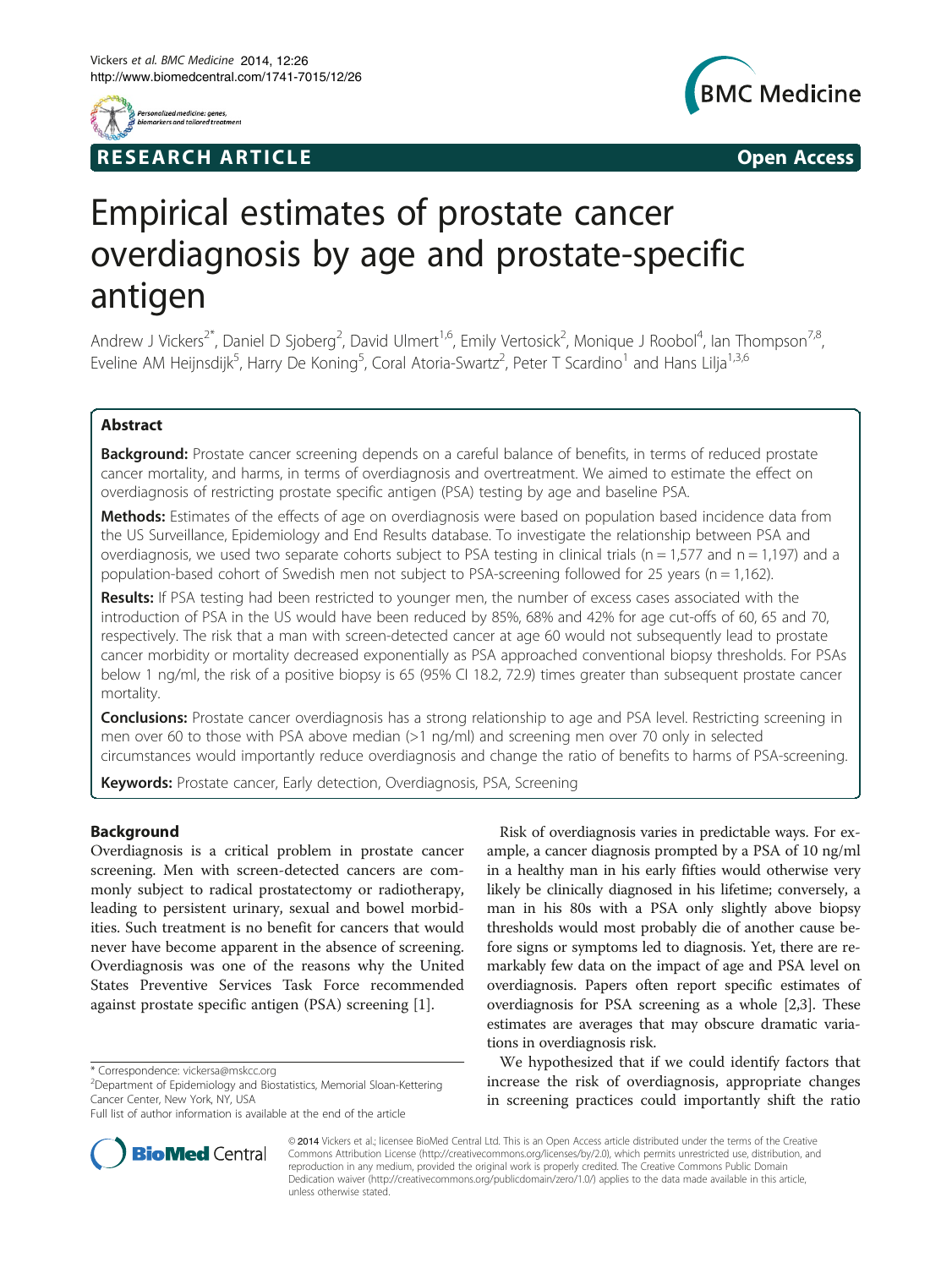of benefits to harms. In this paper, we examine the influence of age and PSA on prostate cancer overdiagnosis. Specifically, we sought to estimate the proportion of excess cases diagnosed in the US in the years after the introduction of the PSA-test that would have been avoided had PSA screening been restricted to younger men. We then sought to estimate the risk of biopsy detectable cancer relative to the long-term risk of prostate cancer morbidity at a given PSA for 60-year-old men, approximately the midpoint of the age range in many screening recommendations. Both excess incidence and ratio of the risk of cancer morbidity compared to biopsy detectable cancer are correlates of overdiagnosis, rather than direct estimates, and are useful primarily for comparison between groups. We hypothesized that there would be large differences in the number of excess cases by age group and risk of cancer-related morbidity by baseline PSA level.

## **Mathods**

To investigate the association between age and excess incidence we used data from the Surveillance, Epidemiology and End Results (SEER) database. SEER 9 data derive from several geographic regions in the US, representing close to 10% of the US population. The PSA test started to be widely used as a screening test in the late 1980s, and the incidence sharply increased after that point [[4\]](#page-6-0). We compared the observed incidence of prostate cancer between 1987 and 1995 with the predicted incidence without PSA screening during that time. The cutoff year of 1995 was chosen as it is often considered to constitute when incidence began to stabilize [\[5](#page-6-0)] and when stage shift was no longer observed in clinical practice [[6\]](#page-6-0). As a sensitivity analysis, we explored other end dates.

To predict what the incidence of prostate cancer would have been without the introduction of PSA screening, we assumed that changes in incidence between 1973 and 1986 would continue through 1995. For each year in age, we created a linear regression model to predict the incidence by year of diagnosis for 1987 to 1995 on the basis of incidence 1973 to 1986. To estimate the number of excess cases for a given year and age, we simply subtracted predicted from observed cancer diagnoses and standardized to the entire US population. We then smoothed estimates by age using locally-weighted scatterplot smoothing (lowess), which can be thought of in terms of a moving average of the number of excess cases for each year of age at diagnosis. We repeated our analyses assuming that incidence after 1987 would have been similar to that for 1986 had PSA testing not been introduced. This counterfactual is supported by at least one statistical analysis of incidence trends [[5\]](#page-6-0).

Calculation of excess cases provides only an indirect estimate of overdiagnosis. This is for several reasons.

First, some excess cases within an age stratum would not constitute overdiagnosis as a cancer might be clinically diagnosed subsequently. For instance, a man diagnosed by screening in his late 50s might present with prostate cancer symptoms in his early 70s and, therefore, would not be an overdiagnosed case. However, this effect constitutes a bias against our hypothesis that a large proportion of overdiagnosed cases occur in older men: more of the excess cases in young men would eventually be clinically diagnosed than those in older men simply because younger men live longer, providing more time for the cancer to become apparent. Second, the distribution of excess cases is partly a reflection of screening rates within age groups. If there were more excess cases in, say, men aged 70 to 75 compared to those aged 65 to 70, this may just reflect that more men in the older cohort are getting PSA tests. However, that has no bearing on the practical effect of restricting screening in older men. If most of the excess incidence is in older men, then screening fewer older men will have a disproportionate effect on overdiagnosis, irrespective of the exact mechanism underpinning the distribution of excess incidence. Finally, a precise estimate of the exact proportion of overdiagnoses in each age stratum is not the aim of the paper. We aimed only to determine if a substantial proportion of overdiagnoses were in older men; whether that proportion is 30%, 50% or 80%, our conclusion would be the same, namely that restricting screening among older men would have a large impact on overdiagnosis.

To investigate the relationship between overdiagnosis and PSA level, we used data from an unscreened representative population of men in Malmö, Sweden, who participated in the Malmö Preventive Program (MPP). The study has been previously described [[7,8\]](#page-6-0). In brief, 1,162 60-year-old men, constituting 71% of the eligible population, gave blood in 1981 to 1982 and were followed to age 85. Cancer diagnoses were obtained from the Swedish cancer registry, with ascertainment of metastasis and death predominately on the basis of case notes. Using a case–control design, archived ethylenediaminetetraacetic acid (EDTA) anti-coagulated blood plasma samples from participants were thawed and analyzed using a method that has been demonstrated to give results close to what a contemporaneous PSA test would have measured [[9\]](#page-6-0). The risk of clinical diagnosis (rates of PSA screening were very low during the period of the study), metastasis and mortality by age 85 for a given PSA level were calculated as described previously [\[10](#page-6-0)]. The Malmo cohort was close to 100% Caucasian and family history data were not available, hence neither race nor family history was entered into the analysis.

We also obtained data from two randomized trial cohorts that involved PSA testing, where patients were subject to prostate biopsy mandated by study protocols: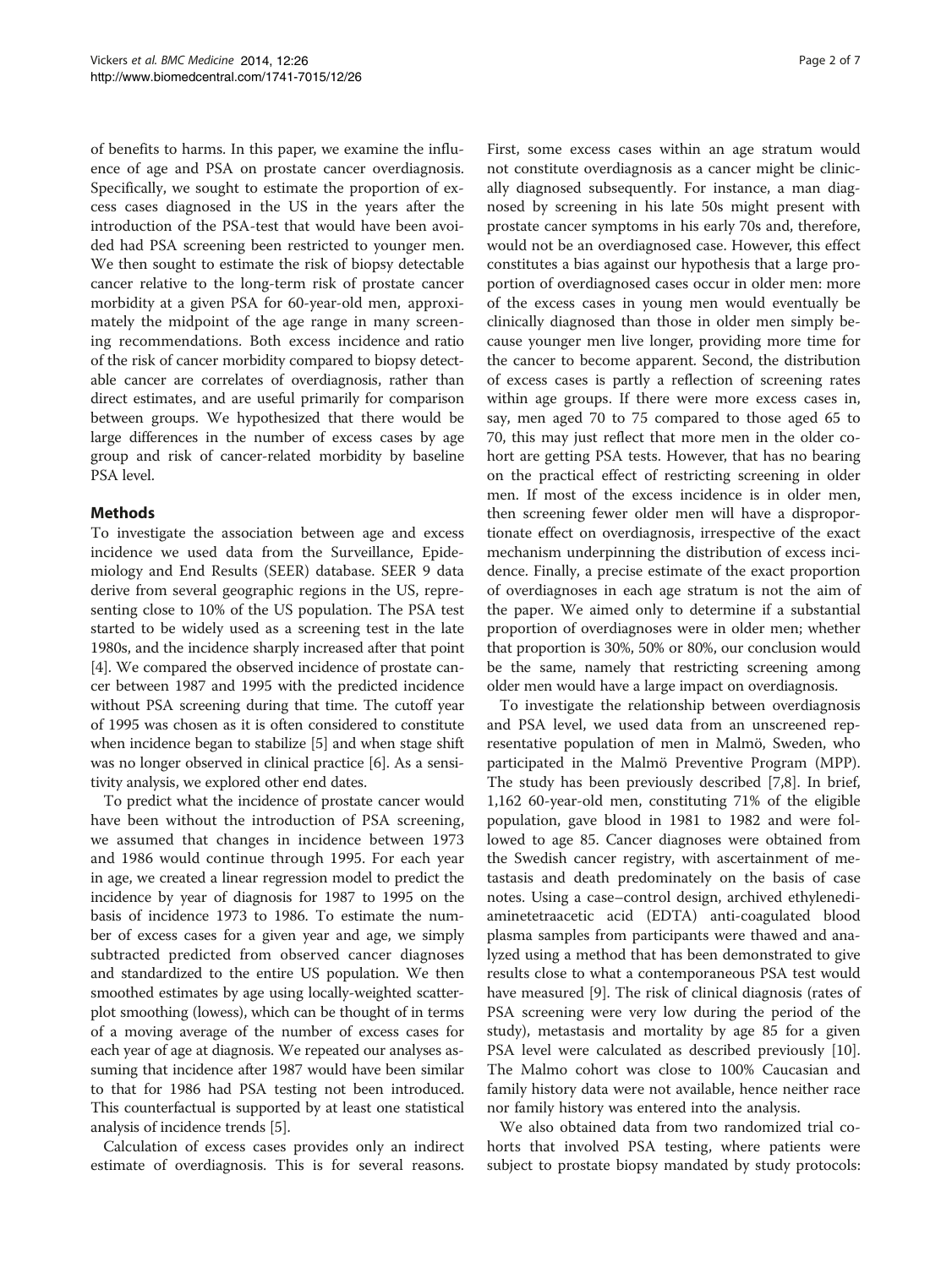the control arm of the Prostate Cancer Prevention Trial (PCPT) [\[11](#page-6-0)] and the screening arm of the European Randomized Study of Screening for Prostate Cancer (ERSPC) in Rotterdam [[2](#page-6-0)]. All men in the ERSPC cohort were referred to biopsy due to an elevated PSA at their first PSA test  $(≥3$  ng/ml) in 1993 to 1999; the PCPT cohort included men undergoing regular screening who had at least one prior low PSA  $\langle$  <3 ng/ml) and who were either biopsied 'for cause' (PSA elevated above 4 ng/ml or suspicious digital rectal exam) or biopsied without indication at the end of the trial (1995 to 2003) as part of the study protocol. Both cohorts were restricted to men close to 60 years old (defined as 55 to 65), with 1,577 participants from PCPT and 1,197 from ERSPC. We used lowess methods to estimate the risk of biopsy-detectable cancer for a given PSA level. All PSA levels were standardized to the WHO calibration.

We divided the risk of cancer on biopsy from the PCPT or ERSPC cohorts by the long-term risk of clinical prostate cancer, metastasis and cancer-specific mortality in MPP. All analyses were conducted using Stata 12.0 (Stata Corp., College Station, TX, USA). This study involved reanalysis of fully deidentified data that had been taken for other purposes and previously analyzed as part of other research studies. Permission to use data from PCPT and ERSPC was obtained from the appropriate oversight entities. Data were analyzed under waivers from the Memorial Sloan-Kettering Cancer Center institutional review board.

## Results

Table 1 shows the number of excess cases separately by age at diagnosis, with the results shown graphically in Figure [1.](#page-3-0) It is clear that there is a strong association between age and excess cases with low frequency in younger men (fewer than 20,000 excess cases in ages 50 to 54) compared to older men (approaching 115,000 excess cases for the 70 to 74 age group). As pointed out above, an excess case does not necessarily imply overdiagnosis, so the key analysis is the relative number of cases between groups rather than absolute numbers within each

group. Table 1 shows the cumulative proportion of excess cases. This can be thought of in terms of the reduction in excess cases had screening been restricted to younger men. If testing had not been available for men 60+, 65+, or 70+ years old, excess cases would have been reduced by 85%, 68%, and 42%, respectively.

Our findings were not importantly changed in sensitivity analysis. There was little effect of assuming a stable incidence in the absence of screening (for example, 47% of cases diagnosed in men older than 70 years). When the time period is extended out to the year 2000, the relationship between age and excess cases is moderated, with 78%, 58% and 35% of cases in men older than 60, 65 and 70 years. A possible explanation for this effect is that men overdiagnosed in their 70s during the early part of the 1990s are not at risk for overdiagnosis in their 80s towards the end of the decade. As a final sensitivity analysis, we changed the incidence at age 50 to 59 years old between 1987 to 1995 so that it matched that reported in 2005 to 2009, keeping the incidence at other ages unchanged. Even under this very conservative assumption, the proportion of excess cases in men 60, 65, and 70 years old was 68%, 54%, and 33%, respectively.

Table [2](#page-3-0) gives absolute risk by PSA level at age 60 for biopsy detectable cancer in the screened cohorts versus that of clinical cancer events within 25 years in the unscreened cohort. The long-term risk of metastasis and cancer-specific death remains low at PSA levels below age median  $(\leq 1 \text{ ng/ml})$  and increases much more rapidly for PSAs >1 ng/ml compared to the risk of screen- or clinically-detected cancer. For example, risk of death from disease rises more than 10-fold between PSAs of 1 and 4 ng/ ml, compared to only about a 1.5-fold rise for the risk of a positive biopsy. This relationship is shown in Table [3](#page-4-0) and Figure [2](#page-4-0). Patients with PSA levels below common prostate biopsy thresholds at age 60 have a much greater probability of a positive biopsy than of dying from prostate cancer by age 85. For example, at a PSA of 1 ng/ml, a 60-year-old man is 29 times more likely to have a positive biopsy than to die from cancer. This ratio rises rapidly to greater than 100 as

Table 1 Estimated number of excess cases of prostate cancer diagnosed between 1987 and 1995

| Age category        | Observed | Predicted | Excess cases | 95% confidence interval | <b>Cumulative proportion</b> |
|---------------------|----------|-----------|--------------|-------------------------|------------------------------|
| 45 to 49 years      | 10,232   | 4,277     | 5,955        | 5,803 to 6,106          | 1.3%                         |
| 50 to 54 years      | 37,389   | 17.633    | 19,756       | 19,480 to 20.031        | 5.7%                         |
| 55 to 59 years      | 88,783   | 47,407    | 41,376       | 40,977 to 41,774        | 15.0%                        |
| 60 to 64 years      | 188,018  | 111.004   | 77,014       | 76.471 to 77.558        | 32.1%                        |
| 65 to 69 years      | 311,865  | 195,602   | 116,263      | 115,596 to 116,930      | 58.1%                        |
| 70 to 74 years      | 351.991  | 238.803   | 113,188      | 112,530 to 113,846      | 83.3%                        |
| 75 to 79 years      | 277.274  | 218.476   | 58,798       | 58.324 to 59.273        | 96.5%                        |
| $80$ to $85+$ years | 261,895  | 246,002   | 15,893       | 15,646 to 16,140        | 100%                         |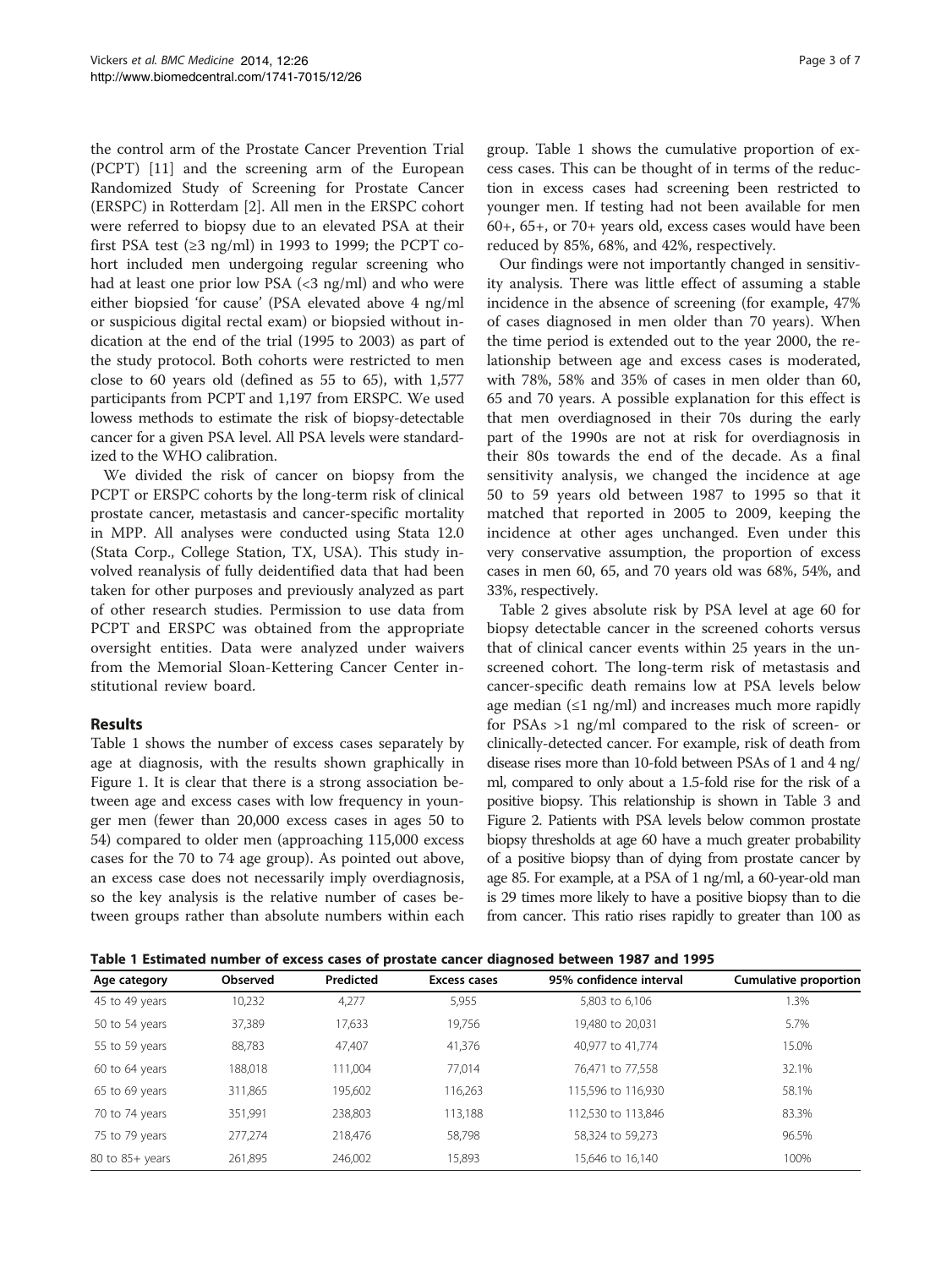<span id="page-3-0"></span>

PSA falls below 1, but is markedly reduced for PSAs above 3 ng/ml. Results for higher PSAs are fairly comparable between men subject to repeat screening (PCPT) and those undergoing an initial PSA test (ERSPC). The ratio between risk of biopsy-detectable cancer and risk of metastasis falls slightly more rapidly in the placebotreated controls of the PCPT cohort, likely because, in intensively screened individuals, risk of a positive biopsy does not importantly rise as PSA increases above biopsy thresholds [[12\]](#page-6-0).

Across PSA levels, the risk of biopsy-detectable cancer is similar to the risk of a clinical diagnosis of cancer within 25 years. The ratio of these two risks ranges from slightly above 2 for low PSAs to close to 1 for PSAs above common biopsy thresholds, such as 4 ng/ml. We assume that most men with elevated PSA at age 60 and who subsequently develop prostate cancer would have had a positive biopsy had they been biopsied at 60. If such an assumption is correct, these results suggest that a high proportion of 60 year olds with screen-detected cancer following an elevated PSA will develop prostate cancer that is detectable by symptoms over the course of the subsequent 25 years, that is, the rate of overdiagnosis is low.

## **Discussion**

We analyzed population-based data on prostate cancer incidence and found that an important majority of excess cases diagnosed in the first few years after the introduction of PSA testing occurred in men older than 60. We then estimated the risk at age 60 for prostate biopsy-detectable cancer in two different PSA-screened population-based cohorts and compared this risk to that of long-term metastasis and death from prostate cancer in an unscreened population. The risk that a biopsy detectable cancer would not lead to cancer-related morbidity or mortality increased exponentially as PSA fell below conventional biopsy thresholds.

There are two major clinical implications of our findings. First, more selective screening of men older than 60 is justified. We found that a clear majority of excess cases are diagnosed in men older than 60, yet there is randomized evidence from the European trial [\[2](#page-6-0)] that screening reduces mortality for men in their 60s. As such, it would appear unwise to recommend that screening be terminated at age 60 for all men. An alternative would be to restrict screening to men with PSA levels above 1 ng/ml (WHO calibration), close to the median. Men with PSA  $\langle 1 \rangle$  ng/ml – approximately 50% of the population – can be told that if they continue to be screened, any prostate cancer thereby detected is unlikely to harm them and that if they elect to be treated they will likely be subjecting themselves to overtreatment. The ERSPC found evidence that screening is not of benefit for men who start at age 70 or older, with the

Table 2 Absolute risk of biopsy detected cancer compared to the 25 year-risk of clinical prostate cancer endpoints

| PSA (ng/ml) | Clinical diagnosis |                       | Distant metastasis Cancer-specific mortality | Biopsy detected cancer (PCPT) | <b>Biopsy detected cancer</b><br>(ERSPC, Rotterdam) |
|-------------|--------------------|-----------------------|----------------------------------------------|-------------------------------|-----------------------------------------------------|
| < 1.0       | 4.5(2.9, 6.1)      | $0.6$ (< $0.1$ , 1.2) | $0.2$ (< $0.1$ , 0.6)                        | 12.2 (10.1, 14.6)             |                                                     |
| 0.5         | 3.8(2.2, 5.4)      | 0.3(0.1, 0.6)         | $0.1$ (< $0.1$ , 0.2)                        | $10.1$ $(8.2, 11.7)$          |                                                     |
| 1.0         | $6.1$ $(5.0, 7.3)$ | $1.2$ (0.6, 1.7)      | $0.6$ $(0.2, 1.1)$                           | 16.9 (15.8, 18.2)             |                                                     |
| 2.0         | 13.1 (11.2, 14.2)  | $4.6$ $(3.6, 5.1)$    | 3.8(2.9, 4.2)                                | 21.5 (20.2, 23.0)             | $\overline{\phantom{a}}$                            |
| 3.0         | 16.8 (15.3, 20.3)  | $6.6$ $(5.6, 8.4)$    | 5.5(4.8, 7.3)                                | 22.2 (20.5, 23.9)             | 15.4 (8.1, 23.6)                                    |
| 4.0         | 19.6 (17.8, 26.9)  | 8.6(7.3, 12.4)        | $7.2$ (6.1, 11.3)                            | 23.2 (20.3, 25.4)             | 18.6 (16.3, 20.8)                                   |
| 5.0         | 21.9 (19.6, 32.9)  | 10.3 (8.7, 16.4)      | 8.6(7.1, 15.2)                               | 23.5 (19.5, 26.5)             | 22.1 (20.3, 23.6)                                   |
| 7.5         | 28.2 (24.0, 49.7)  | 14.9 (12.2, 27.2)     | 12.4 (10.0, 25.9)                            | 24.6 (16.8, 30.2)             | 29.8 (27.4, 31.6)                                   |
| 10.0        | 33.6 (27.9, 65.0)  | 19.1 (15.4, 37.4)     | 15.9 (12.4, 36.0)                            | 25.6 (13.1, 33.9)             | 36.1 (32.9, 39.1)                                   |

The data compare an unscreened Swedish cohort (MPP) with two screened cohorts (PCPT and ERSPC) by PSA level at age 60.

Data are given as percent risk with 95% confidence interval. Data are not given for PSA <3 ng ml in the ERSPC cohort as biopsy was restricted to men with elevated PSA. ERSPC, European Randomized Study of Screening for Prostate Cancer; MPP, Malmo Preventive Program; PCPT, Prostate Cancer Prevention Trial; PSA, prostate specific antigen.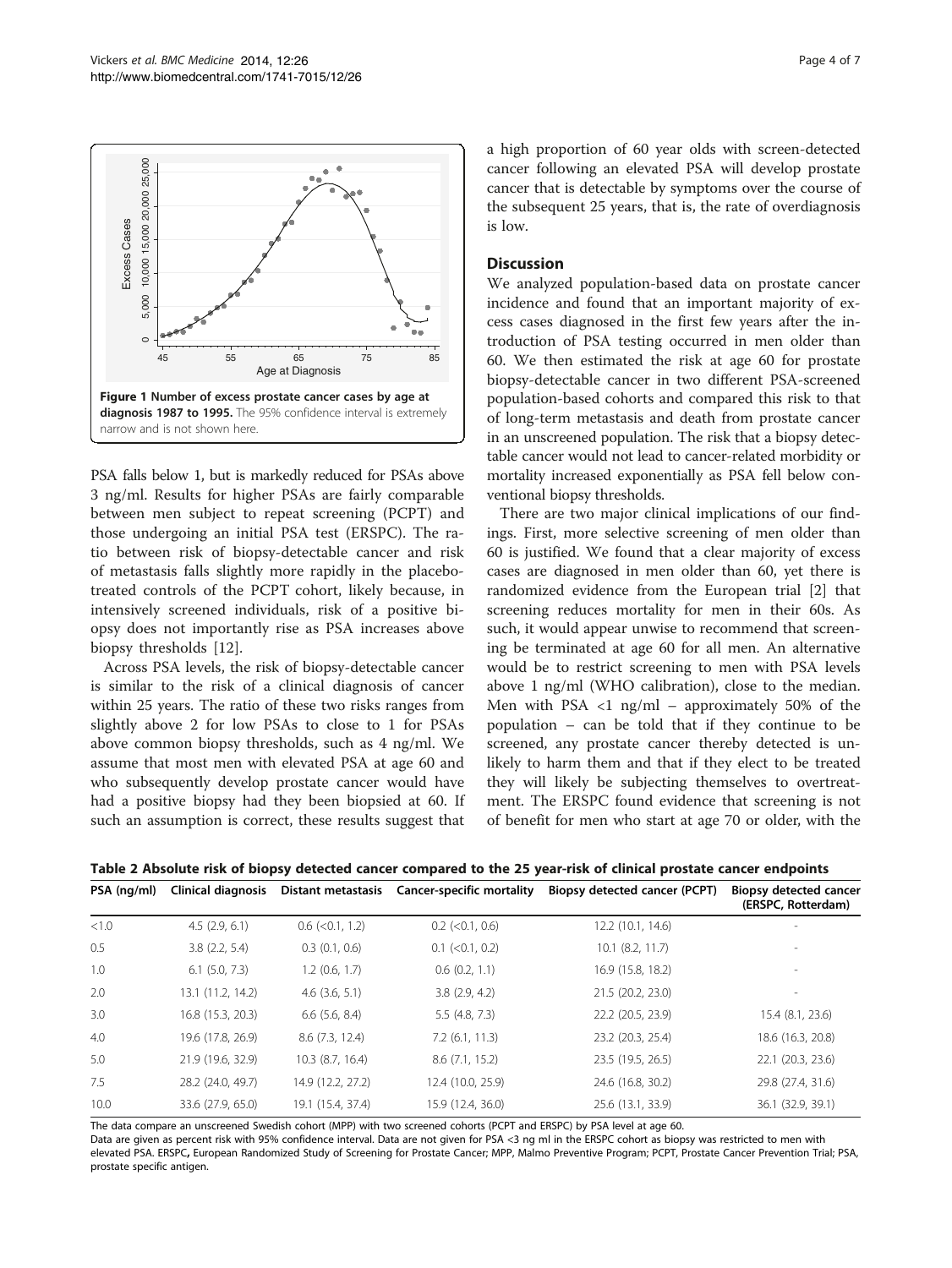| PSA (ng/ml) | PCPT (repeat screening)      |                              |                              | <b>ERSPC, Rotterdam (initial PSA test)</b> |                              |                              |
|-------------|------------------------------|------------------------------|------------------------------|--------------------------------------------|------------------------------|------------------------------|
|             | <b>Clinical</b><br>diagnosis | <b>Distant</b><br>metastasis | Cancer-specific<br>mortality | Clinical<br>diagnosis                      | <b>Distant</b><br>metastasis | Cancer-specific<br>mortality |
| < 1.0       | 2.7(1.9, 4.2)                | 21.6 (9.6, 69.5)             | 64.9 (18.2, 72.9)            |                                            |                              |                              |
| 0.5         | 2.7(1.8, 4.5)                | 38.0 (15.2, 192.3)           | 153.4 (48.2, 219.7)          |                                            |                              | $\overline{\phantom{a}}$     |
| 1.0         | $2.8$ $(2.3, 3.5)$           | 14.5 (9.7, 27.2)             | 28.8 (15.4, 92.1)            | $\sim$                                     |                              | $\overline{\phantom{a}}$     |
| 2.0         | 1.6(1.5, 2.0)                | 4.7(4.2, 6.1)                | 5.7(5.1, 7.5)                |                                            |                              | $\overline{\phantom{a}}$     |
| 3.0         | 1.3(1.1, 1.5)                | $3.4$ $(2.6, 4.0)$           | $4.0$ $(3.0, 4.7)$           | 0.9(0.5, 1.4)                              | 2.3(1.2, 3.6)                | 2.8(1.4, 4.2)                |
| 4.0         | $1.2$ (0.8, 1.3)             | 2.7(1.8, 3.2)                | $3.2$ (2.0, 3.9)             | 0.9(0.7, 1.1)                              | 2.2(1.5, 2.6)                | 2.6(1.6, 3.1)                |
| 5.0         | $1.1$ $(0.7, 1.2)$           | 2.3(1.3, 2.8)                | 2.7(1.5, 3.4)                | $1.0$ (0.7, 1.1)                           | 2.2(1.3, 2.6)                | 2.6(1.4, 3.1)                |
| 7.5         | 0.9(0.4, 1.1)                | 1.7(0.8, 2.1)                | $2.0$ (0.8, 2.7)             | $1.1$ (0.6, 1.3)                           | 2.0(1.1, 2.4)                | 2.4(1.1, 3.0)                |
| 10.0        | $0.8$ $(0.3, 1.0)$           | 1.3(0.5, 1.8)                | $1.6$ (0.5, 2.3)             | $1.1$ (0.5, 1.3)                           | 1.9(1.0, 2.4)                | 2.3(1.0, 2.9)                |

<span id="page-4-0"></span>Table 3 Relative risk of biopsy detected cancer compared to the 25 year-risk of clinical prostate cancer endpoints

The data compare an unscreened Swedish cohort (MPP) with two screened cohorts (PCPT and ERSPC) by PSA level at age 60.

Data are given as percent risk with 95% confidence interval for two screened cohorts separately. Data are not given for PSA <3 ng/ml in the ERSPC cohort as biopsy was restricted to men with elevated PSA. ERSPC, European Randomized Study of Screening for Prostate Cancer; PCPT, Prostate Cancer Prevention Trial; PSA, prostate specific antigen.

lower bound of the 95% CI excluding the central estimate for risk reduction for men younger than 70 [[2\]](#page-6-0); a subsequent modeling study reported that any decreases in mortality associated with screening men older than 70 were offset by overdiagnosis [[13\]](#page-6-0). Restricting screening in men in their 70s to a small group with excellent health and above average PSA would likely reduce overdiagnosis considerably without any substantive effect on mortality.

The second implication of our findings is that it becomes hard to justify prostate biopsy in men with PSA below typical thresholds for biopsy, such as 3 or 4 ng/ml.



It has been estimated that about one in seven diagnoses occur in men with PSA below 4 ng/ml [\[14](#page-6-0)], constituting about 35,000 cases a year. Although use of a lower PSA threshold may be justifiable in younger men, such as those below 50 years old, in clinical practice, older men with low PSA are often subject to biopsy because of a positive digital rectal exam, rapid increase in PSA, low ratio of free-to-total PSA or family history [[11,12](#page-6-0)]. Such indications would only be justified if they dramatically raised the risk of aggressive cancer. There is no clear evidence that this is the case.

Several lines of evidence from the literature support our overall findings. First, the strong association between overdiagnosis and age is supported by consideration of life expectancy data. In the studies with appropriately long follow-up, lead time has been estimated to average around 12 years [[15,16](#page-6-0)]. For instance, in the Malmö cohort used for this paper, the mean time to clinical diagnosis was 11.8 years among men who were subsequently diagnosed with cancer and who had a baseline PSA ≥3 ng/ml at age 60 [[15](#page-6-0)]. From the Social Security Life Tables it can be calculated that the probability of death within 12 years is 21% for a 60 year old but 45% for a 70 year old. This means that, for a group of 200 men with screen-detected cancer, half 60 years old and half 70 years old, 66 men would die before they would be expected to be clinically diagnosed. Of these, 45, close to 70%, would be in the older age group. These data can also be used to support our finding that, in 60-year-old men with PSAs above biopsy thresholds, most screen-detected cancers would eventually lead to a clinical diagnosis, as close to 80% of men survive longer than the mean lead time. Moreover, the Malmö cohort does not stand alone in finding that PSA is strongly predictive of prostate cancer mortality in unscreened populations. Numerous other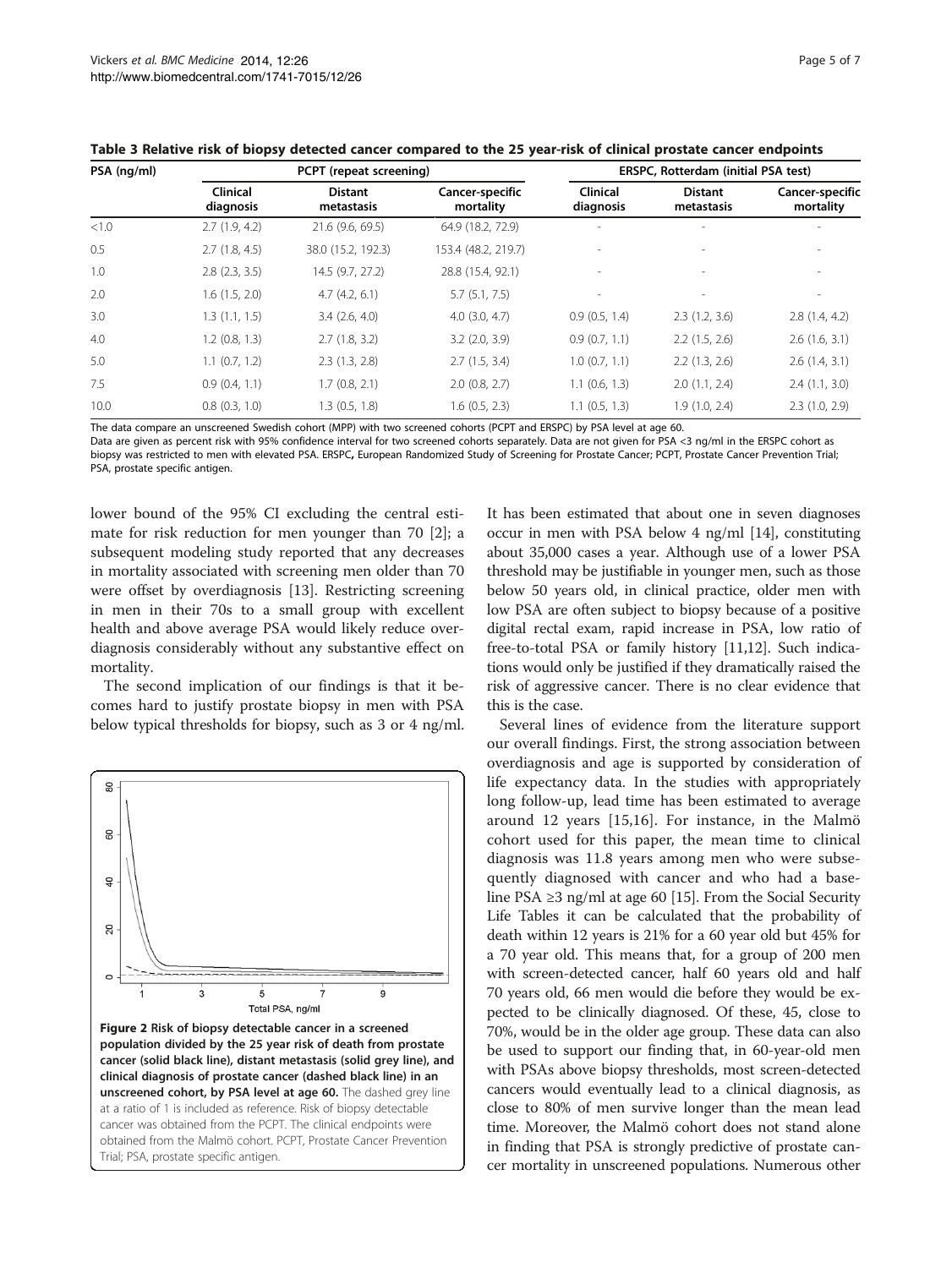studies have shown associations between baseline PSA and long-term prostate cancer outcomes [\[17-22\]](#page-6-0).

PSA screening can only reduce mortality in that it leads to curative treatment. Two trials have compared surgery with conservative management for prostate cancer [[23,24](#page-6-0)] and both report a decreased effect of treatment in older men. In one analysis [\[25\]](#page-6-0), differences between surgery and conservative treatment started to decrease around age 65 with little benefit for men older than 70. These studies indicate that the effects of treatment diminish with age, suggesting that men older than 70 should only be considered for screening if they are at higher than average risk for prostate cancer mortality and lower than average risk for other cause mortality. Evidence that a risk stratification approach, based on PSA, would improve screening outcomes is provided by a reanalysis of the ERSPC data. Van Leeuwen et al. evaluated the effects of PSA-based screening on men in reference to the PSA-level measured at their first screen. Their results demonstrate that had men with a PSA <2 ng/ml at baseline been excluded from further screening, the number of men needing to be screened and diagnosed to prevent one death would be reduced by 90% and 50%, respectively. Results for a PSA cut-off of 1 ng/ml are not reported. These findings are of particular relevance to our recommendations, as the median age in the screened group was 61 [[26](#page-6-0)].

One study using SEER data came to a quite different conclusion from the current paper. Welch and Albertsen reported that excess incidence 'which must represent overdiagnosis' was 'particularly dramatic for younger men' [[27](#page-6-0)]. There are two major problems with this conclusion. First, it focuses on relative rather than absolute increase in diagnoses. So, for example, the reported seven-fold increase in men younger than 50 constitutes only 8 additional cases per 100,000. A relative seven-fold increase sounds large, suggesting that public health efforts might focus on reducing screening in this age group, whereas the absolute increase demonstrates that such efforts would not have an important impact at the population level. Second, the authors look at an extended period of PSA screening, leading to age-related artifacts. For instance, they state that in men older than 80, 'incidence declined dramatically between 1986 and 2005'. This is because some men who would have been clinically diagnosed in their 80s in the years 2000 to 2005 were screen-detected at an earlier age. It would be entirely unsound to use this finding to suggest that use of PSA in older men does not lead to overdiagnosis.

It is worth considering differences both between the different cohorts within the study and between these study cohorts and contemporary patients. First, the biopsy cohorts and the SEER population sample predominately involved 6-core biopsy rather than the more extended

biopsy schemes typical in current practice. This suggests that we may have underestimated the risk of screendetected cancer. Second, prostate cancer mortality has historically been higher in Sweden – around 5% of male deaths compared to less than 3% in the US [[28](#page-6-0)]. Moreover, recent advances in treatment have led to improvements in survival leading to a lower risk of death [[29](#page-6-0)]. This suggests that we may have overestimated the risk of death. The effect of any such misestimation – underestimating cancer incidence, overestimating mortality risk − would be to exacerbate the difference in risk by PSA levels: men with a low PSA would be even more likely to have cancer detected and even less likely to die without screening.

A clear limitation of our paper is that we are measuring excess incidence, which is only a correlate of overdiagnosis. Yet, overdiagnosis by its very nature is a counterfactual – that a patient would die without a diagnosis if not for screen detection – and, therefore, cannot be directly observed. Moreover, an increase in incidence, even if only temporary, is a prerequisite of screening: a screening test associated with zero overdiagnosis would still raise incidence after clinical implementation, even though incidence rates would subsequently fall below prior levels. That said, a persisting increase in incidence, as seen in the US, is clear evidence of overdiagnosis; comparably, the gross disparities we have seen in the relative number of excess cases by age clearly suggests that restricting PSA screening in older men would importantly shift overdiagnosis rates.

#### Conclusions

In conclusion, we provide evidence that correlates of overdiagnosis are strongly related to age and PSA level. Overdiagnosis appears to be predominately a problem of older men and those with lower PSAs. The ratio of benefits to harms for prostate cancer screening could be improved by restricting screening in men older than 60 to those with PSA >1 ng/ml and restricting screening in men older than 70 to those in excellent health and higher PSA levels.

#### Competing interests

Hans Lilja holds patents for free PSA, hK2 and intact PSA assays and with Andrew Vickers, is named on an application for a statistical method to predict the result of prostate biopsy. The other authors declare that they have no competing interests.

#### Authors' contributions

The concept for the study was developed by AJV and HL. Statistical analysis was conducted by DDS, CAS and EV. Advice on the analysis and interpretation was provided by DU, MJR, IT, EAMH, HDK and PTS. AV wrote the first draft of the manuscript. All authors read and approved the final manuscript.

#### Acknowledgments

Supported in part by funds from National Cancer Institute (NCI) [R01CA160816 and P50-CA92629], the Sidney Kimmel Center for Prostate and Urologic Cancers, and David H. Koch through the Prostate Cancer Foundation,